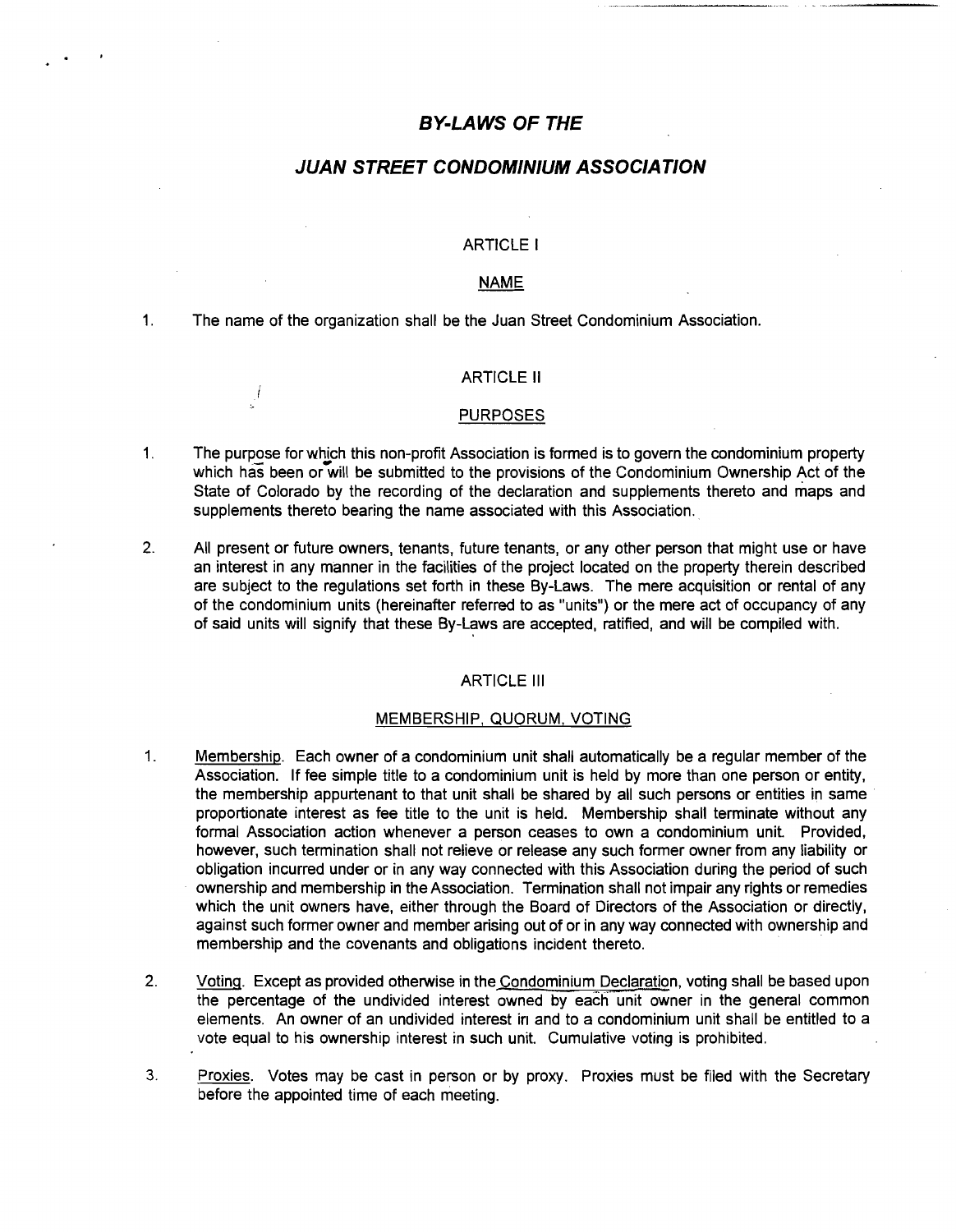4. Quorum. One third of the votes entitled to vote on any matter present (in person or by proxy) at the meeting to consider a matter, or actually voting on the matter, shall constitute a quorum for consideration of a matter (except as a greater percentage of votes may be required under a specific provision of the Condominium Declaration).



Majority. A majority of votes cast on the matter or, in the case of elections in which there are more than two candidates, a plurality of votes cast, shall decide the matter.

# **ARTICLE IV**

# OWNERS' MEETINGS; ORDER OF BUSINESS

- 1. Association Responsibilities. The owners of the units will constitute the Association of unit owners, hereinafter referred to as "Association," who will have the responsibility of administering the project through a Board of Directors.
- 2. Place of Meeting. Meeting of the Association shall be held at such place within the State of Colorado as the-Board of Directors may determine.
- 3. Annual Meetings. The first meeting of the Association shall be held on the 6th day of July in the year following the incorporation of this Association. Thereafter, the annual meetings of the Association shall be held on the third Tuesday of June of each succeeding year, or on a more convenient date as determined by the Board of Directors. At such meeting there shall be elected by ballot of the owners a Board of Directors in accordance with the requirements of Article V of these By-Laws. The owners may also transact such other business of the Association as may properly come before them.
- 4. Special Meetings. The President may call a special meeting of the owners upon his own initiative or as directed. by resolution of the Board of Directors or upon receipt of a petition signed by at least one-fourth (1/4) of the owners. The notice of any special meeting shall state the time and place of such meeting and the purpose thereof. No business except as stated in the notice shall be transacted at a special meeting unless by consent of three-fourths (3/4) of the owners present, either in person or by proxy. Any such meeting shall be held at such place and time as the President determines within thirty (30) days after receipt by the President of such resolution or petition.
- 5. Notices. Each owner shall be entitled to notice of any meeting at which such owner has the right to vote. Notices of meetings shall be in writing and shall state the date, time and place of the meeting and shall indicate each matter to be voted on at the meeting which is known to the Association at the time notice of the meeting is given. Such notices shall be delivered not less than ten (10) nor more than fifty (50) days before the date of the meeting. Any notice shall be deemed given and any budget or other information or material shall be deemed furnished or delivered to a party at the time a copy thereof is prepaid, addressed to the party, and in any event, when such party actually receives such notice, information or material. Any notice, information or material shall be deemed properly addressed if it is addressed to the name and address shown on the most recent written notice of name and address, if any, furnished to the Association by such Owner (as provided in Paragraph 2 of Article IX hereof), or if a name and address is not so furnished, if it is addressed "To the Owner" at the address of the Condominium Unit of such Owner.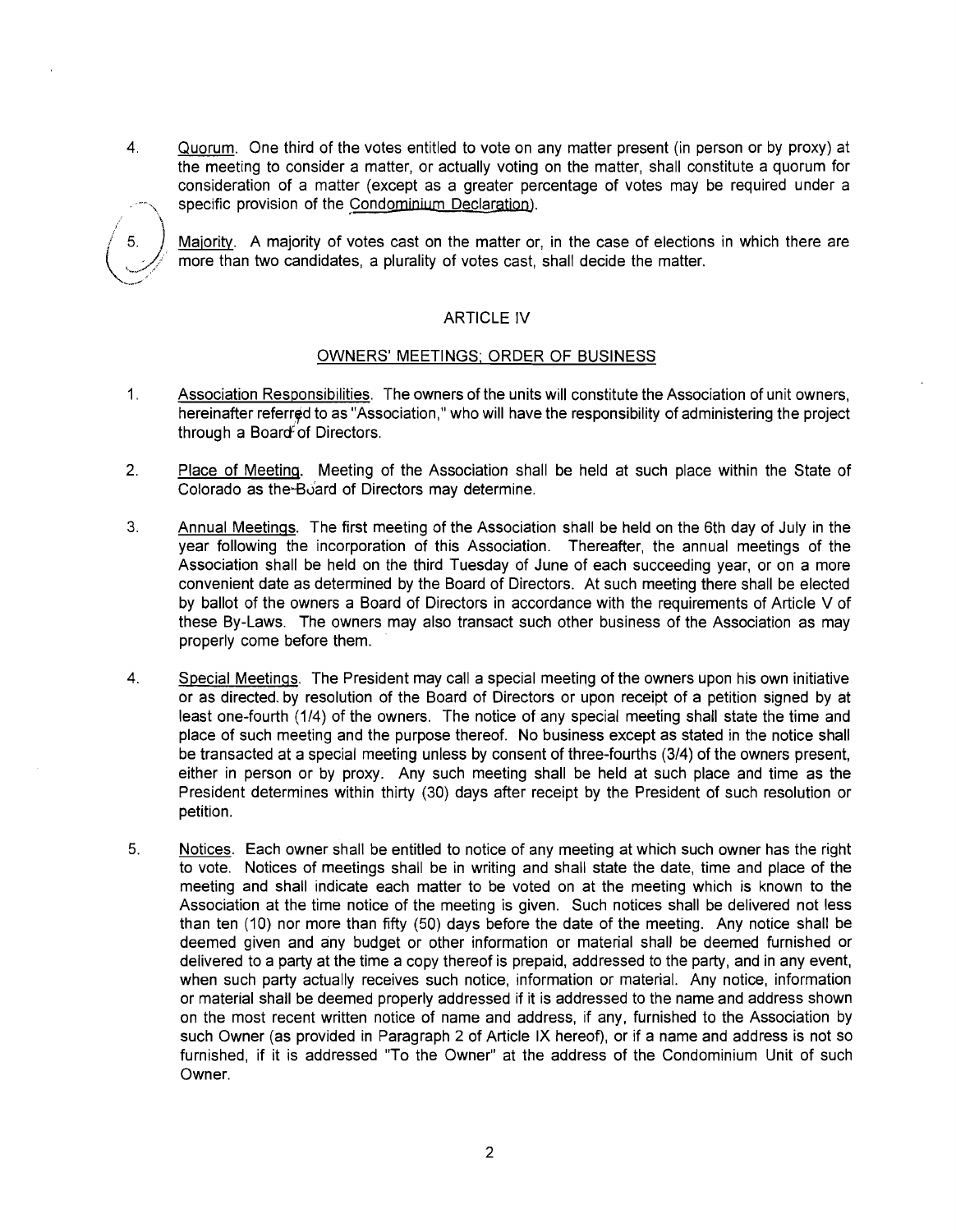- 6. Adjourned Meetings. If any meeting of owners cannot be organized because a quorum has not attended, the owners who are present, either in person or by proxy, may adjourn the meeting, from time to time, until a quorum is obtained.
- 7. Order of Business. The order of business at the annual meeting of the owners of units shall be as follows:
	- (a) Roll call and certifying proxies
	- (b) Proof of notice of meeting or waiver of notice
	- (c) Reading and/or disposal of unapproved minutes
	- (d) Reports of Officers
	- (e) Reports of Committees
	- (f) Election of Managers
	- (g) Unfinished Business
	- (h) New Business
	- (i) Adjournment

# ARTICLE V

# BOARD OF DIRECTORS

- 1. Number and Qualification. At the first meeting, there shall be elected not less than two (2) nor more than six (6) members of the Association to the Board of Directors who shall thereafter govern the affairs of this Association until their successors have been duly elected and qualified.
- 2. Power and Duties. The Board of Directors shall have the powers and duties necessary for the administration of the affairs of the Association and for the operation and maintenance of the condominium project as a first class residential condominium property. The Board of Directors may do all such acts and things except as by law or by these By-Laws or by the Condominium Declaration may not be delegated to the Board of Directors.
- 3. Other Powers and Duties. Such powers and duties of the Board of Directors shall include, but shall not be limited to, the following, all of which shall be done for and on behalf of the owners of the condominium units:
	- (a) To administer and enforce the covenants, conditions, restrictions, easements, uses, limitations, obligations and all other provisions set forth in the Condominium Declaration submitting the property to the provisions of the Condominium Ownership Act of the State of Colorado, the By-Laws of the Association and supplements and amendments thereto.
	- (b) To establish, make and enforce compliance with such rules and regulations as may be necessary for the use and occupancy of all of the condominium units with the right to amend same from time to time. A copy of such rules and regulations shall be delivered or mailed to each member upon the adoption thereof.
	- (c) To incur such costs and expenses as may be necessary to keep in good order, condition and repair all of the general and limited common elements and all items of common personal property.
	- (d) To procure that insurance required by the Condominium Declaration and any and all other coverage thought desirable.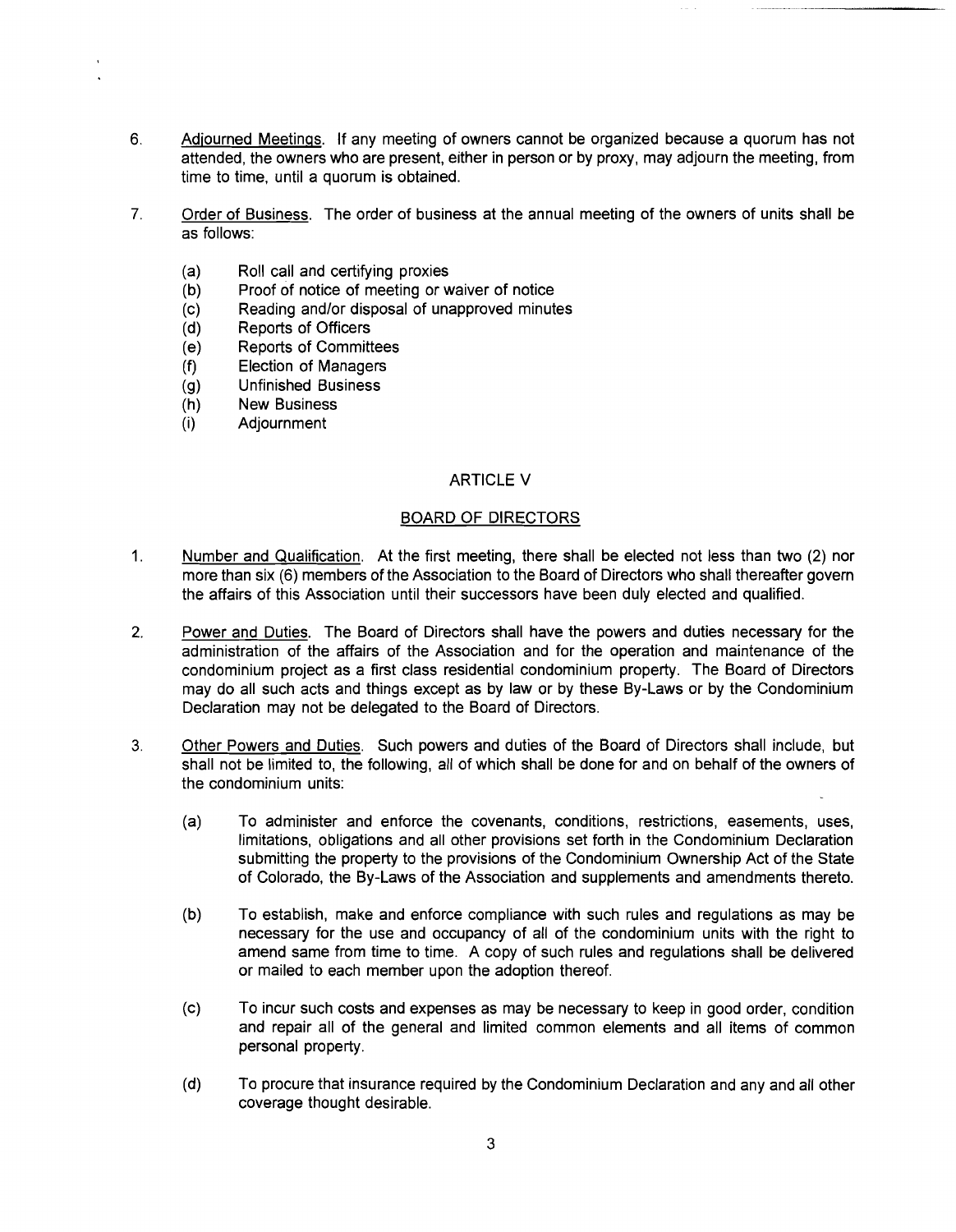- (e) To prepare a budget for the condominium association, at least annually, in order to determine the amount of the common assessments payable to the unit owners to meet the common expenses of the condominium project.
- (f) To collect delinquent assessments by suit or otherwise and to enjoin or seek damages from an owner as is provided in the Declaration and these By-Laws.
- (g) To protect and defend in the name of the Association any part or all of the condominium project from loss and damage by suit or otherwise.
- (h) To borrow funds in order to pay for any expenditure or outlay required pursuant to the authority granted by the provisions of the recorded Declaration and these By-Laws, and to execute all such instruments evidencing such indebtedness as the Board of Directors may deem necessary and give security therefore.
- i (i) To enter into contracts to carry out their duties and powers.  $\epsilon$
- (i) To establish a bank account or accounts for the common treasury and for all separate funds which are required or may be deemed advisable.
- (k) To make repairs, additions, alterations and improvements to the general common elements consistent with managing the condominium projects in a first class manner and consistent with the best interests of the unit owners.
- (I) To keep and maintain full and accurate books and records showing all of the receipts, expenses or disbursements and to be able to provide complete' audit of the books and accounts by a certified or public accountant once each year.
- (m) To prepare and deliver annually to each owner a statement showing receipts, expenses or disbursements since the last such statement.
- (n) To meet at least twice each calendar year.
- (0) To designate the personnel necessary for the maintenance and operation of the general and limited common elements.
- (p) In general, to carry on the administration of this Association and to do all of those things necessary and reasonable in order to carry out the governing and the operation of this condominium property.
- (q) To control and manage the use of all parking areas.
- (r) To appoint or employ a managing agent to exercise any and all powers of the Board of Directors.
- 4. The provisions of Section V, 2, notwithstanding, the rights, duties and functions of the Board of Directors may be exercised by the Aspen/Pitkin County Housing Authority (at its option) until the development of the Juan Street Subdivision has been completed and the date of the fifth annual meeting of the Members of the Association or the date the Authority owns fewer than three (3) units, whichever first occurs.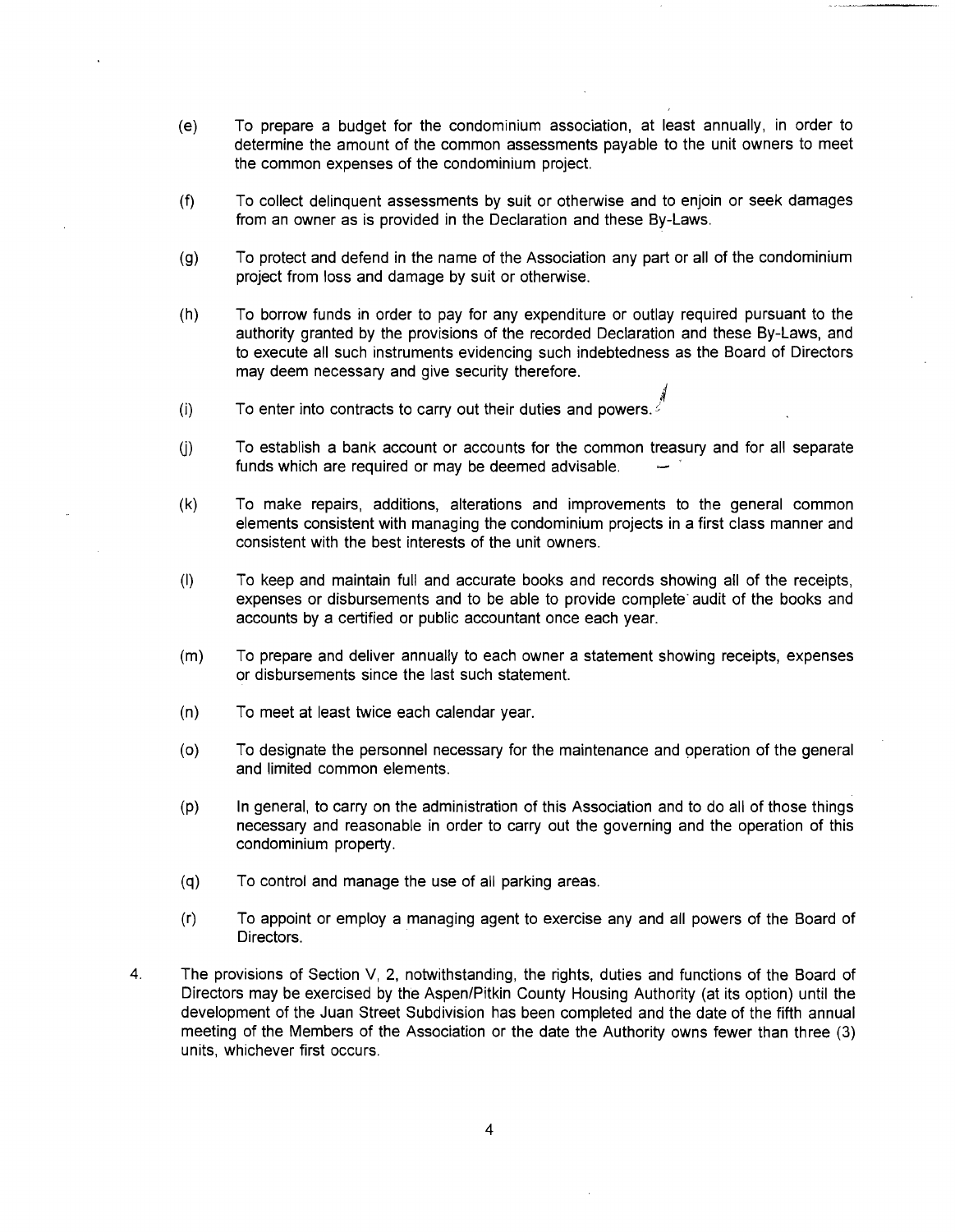- 5. No Waiver of Rights. The omission or failure of the Association or any condominium unit owner to enforce the covenants, conditions, restrictions, easements, uses, limitations, obligations or other provisions of the Condominium Declaration, the By-Laws or the house rules and regulations adopted pursuant thereto, shall not constitute or be deemed a waiver, modification or release thereof, and the Board of Directors or its management agent shall have the right to enforce the same thereafter.
- 6. Election and Term of Office. At the first meeting of the Association, the term of office of one Director shall be fixed for three (3) years; the term of office of one or two Directors shall be fixed for two (2) years; and the term of office of one or two Directors shall be fixed at one (1) year. At the expiration of the initial term of office of each respective Director, his successor shall be elected to serve a term of three (3) years. The Directors shall hold office until their successors have been elected and hold their first meeting, except as is otherwise provided.
- 7. Vacancies. Vacancies in the Board of Directors caused by any reason other than the removal of a Director by a vote of the Association shall be filled by vote of the majority of the remaining Directors, even though they may constitute less than a quorum; and each person so elected shall be a director until a successor is elected at the next annual meeting of the Association.
- 8. Removal of Directors. At any regular or special meeting duly called, any one or more of the Directors may be removed with or without cause by a three-fourths (3/4) majority of the owners present in person or by proxy. Thereupon a successor may then and there be elected to fill the vacancy thus created. Any Director whose removal has been proposed by the owners shall be given an opportunity to be heard at the meeting.
- 9. Organization Meeting. The first meeting of a newly elected Board of Directors following the annual meeting of the unit owners shall be held immediately following the annual meeting at such place as shall be fixed by the Directors at the meeting at which such Directors were elected. No notice shall be necessary to the newly elected Directors in order legally to constitute such meeting, providing a majority of the whole Board shall be present.
- 10. Regular Meetings. Regular meetings of the Board of Directors may be held at such time and place as shall be determined, from time to time, by a majority of the Directors, but at least two such meetings shall be held during each calendar year. Notice of regular meetings of the Board of Directors shall be given to each Director, personally or by mail, telephone or telegraph, at least seven (7) days prior to the day named for such meeting.
- 11. Special Meetings. Special meetings of the Board of Directors may be called by the President on three (3) days' notice to each Director, given personally or by mail, telephone or telegraph, which notice shall state the time, place (as hereinabove provided) and purpose of the meeting. Special meetings of the Board of Directors shall be called by the President or Secretary in like manner and on like notice on the written request of two or more Directors.
- 12. Waiver of Notice. Before or at any meeting of the Board of Directors, any Director may, in writing, waive notice of such meeting and such waiver shall be deemed equivalent to the giving of such notice. Attendance by a Director at any meeting of the Board shall be a waiver of notice by him of the time and place thereof. If all the Directors are present at any meeting of the Board, no notice shall be required and any business may be transacted at such meeting.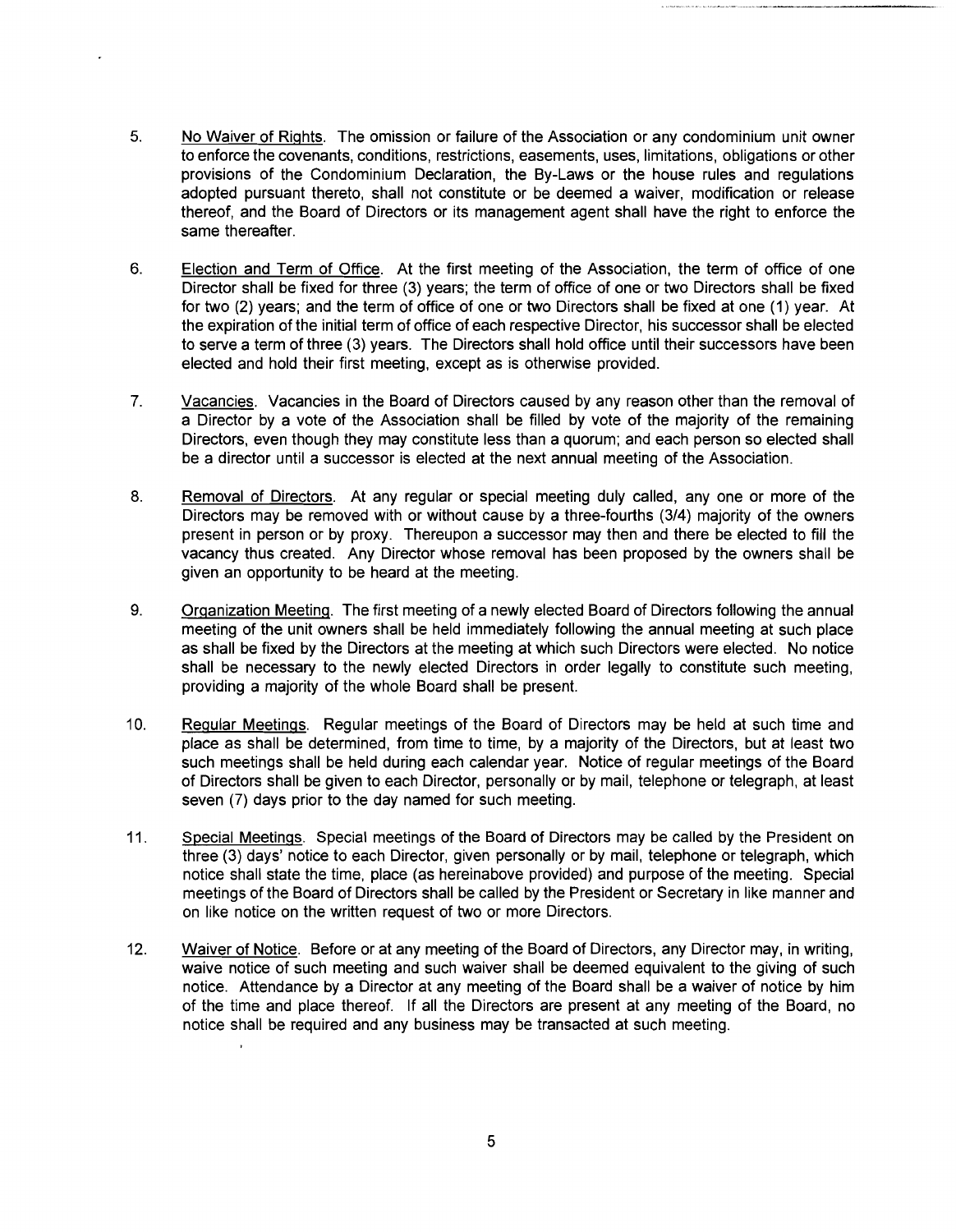- 13. Board of Directors' Quorum. At all meetings of the Board of Directors, a majority of the Directors shall constitute a quorum for the transaction of business, and the acts of the majority of the Directors present at a meeting at which a quorum is present shall be the acts of the Board of Directors. if, at any meeting of the Board of Directors, there be less than a quorum present, the majority of those present may adjourn the meeting from time to time. At any such adjourned meeting, any business which might have been transacted at the meeting as originally called may be transacted without further notice.
- 14. Fidelity Bonds. The Board of Directors may require that all officers and employees of the Association and the managing agent handling or responsible for Association funds shall furnish adequate fidelity bonds. The premiums on such bonds shall be a common expense.
- 15. Compensation. No member of the Board of Directors shall receive any compensation for acting as such, but shall be entitled to reimbursement for any actual out-of-pocket expenses incurred in the performance of his duties.

### ARTICLE VI

### **OFFICERS**

- 1. Designation. The officers of the Association shall be a President, a Vice President, a Secretary and a Treasurer, all of whom shall be elected by the Board of Directors, and such assistant officers as the Board of Directors shall, from time to time, elect. Such officers need not be members of the Board of Directors, but each shall be owner of a condominium unit in this condominium project, or the declarant, or their representative(s). The officers of Treasurer and Secretary may be held by the same person.
- 2. Election of Officers. The officers of the Association shall be elected annually by the Board of Directors at the organizational meeting of each new Board and shall hold office at the pleasure of the Board.
- 3. Removal of Officers. Upon an affirmative vote of a majority of the members of the Board of Directors or a three-fourths (3/4) majority vote of the members, any officer may be removed, either with or without cause. His successor may be elected at any regular meeting of the Board of Directors or at any special meeting of the Board called for such purpose.
- 4. President. The President shall be the chief executive officer of the Association. He shall preside at all meetings of the Association and of the Board of Directors. He shall have all of the general powers and duties which are usually vested in the office of president of an association, including but not limited to the power to appoint committees from among the owners from time to time as he may in his discretion decide is appropriate to assist in the conduct of the affairs of the Association or as may be established by the Board or by the members of the Association at any regular or special meetings.
- 5. Vice President. The Vice President shall have all the powers and authority and perform all the functions and duties of the President in the absence of the President or his inability for any reason to exercise such powers and functions or perform such duties.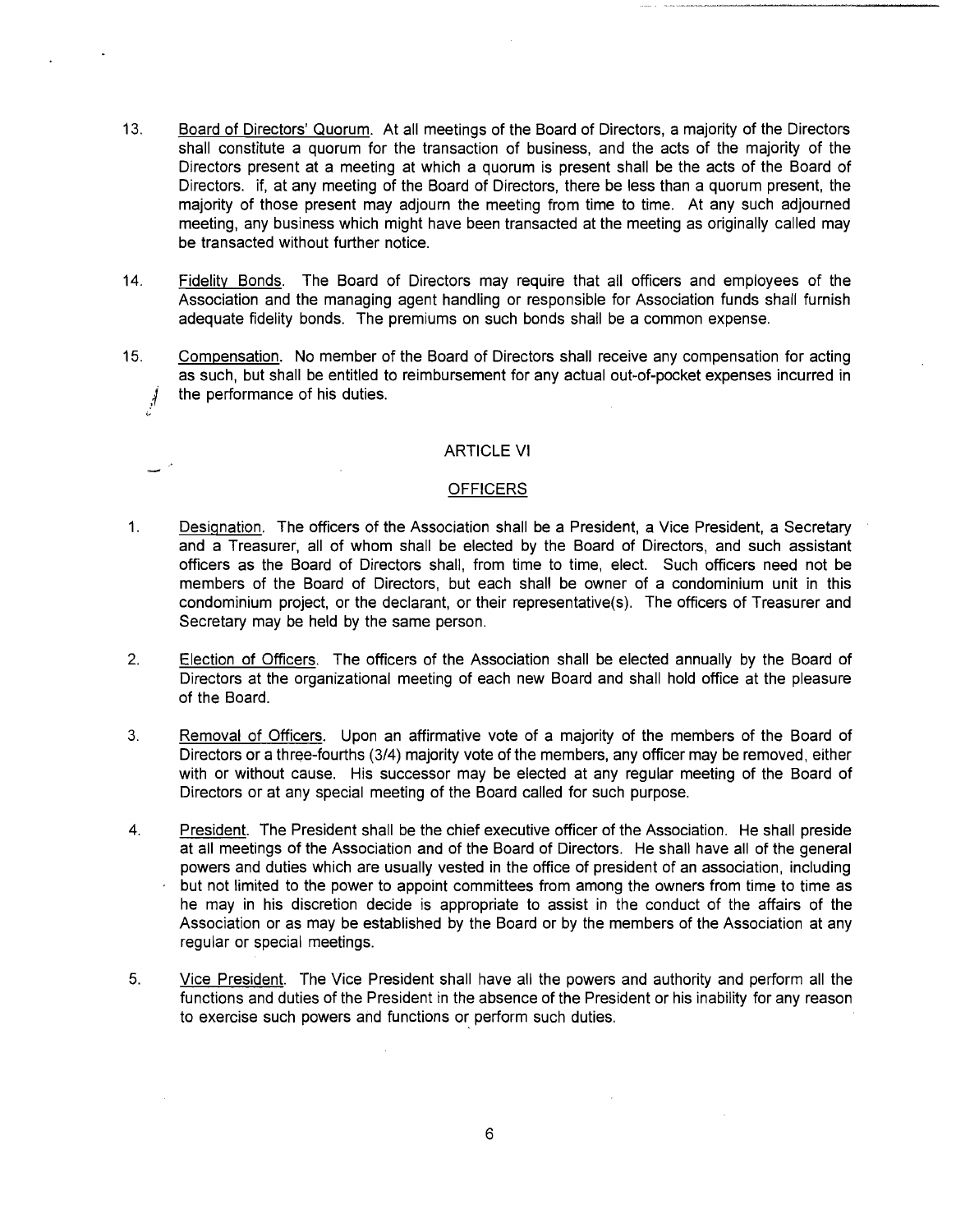6. Secretary. The Secretary shall keep all the minutes of the meetings of the Board of Directors and the minutes of all meetings of the Association; he shall have charge of such books and papers as the Board of Directors may direct; and he shall, in general, perform all the duties incident to the office of Secretary and as is provided in the Declaration and the By-Laws.

The Secretary shall compile and keep up to date a complete list of members and their last known addresses as shown on the records of the Association. Such list shall also show opposite each member's name the number or other appropriate designation of the unit owned by such members, the undivided interest in the general common elements. Such list shall be open to inspection by members and other persons lawfully entitled to inspect the same at reasonable times.

7. Treasurer. The Treasurer shall have responsibility for Association funds and shall be responsible for keeping full and accurate accounts of all receipts and disbursements in books belonging to the Association. He shall be responsible for the deposit of all monies and other valuable effects in the name, and to the credit, of the Association in such depositaries as may from time to time be designated by the- Board of Directors. In the event a managing agent has the responsibility of collecting and disbursing funds, the Treasurer shall review the accounts of the managing agent not less often than twice each calendar year.

# ARTICLE VII

 $\bar{z}$ 

### INDEMNIFICATION OF OFFICERS, DIRECTORS AND MANAGING AGENT

- 1. Indemnification. The Association shall indemnify every Director, officer, managing agent, their respective successors, personal representatives and heirs, against all loss, costs and expenses, including counsel fees, reasonably incurred by him in connection with any suit or proceeding unless found liable for gross negligence or willful misconduct. In the event of a settlement, indemnification shall be provided only in connection with such matters covered by the settlement as to which the Association is advised by counsel that the person to be indemnified has not been guilty of gross negligence or willful misconduct in the performance of his duty as such Director, officer or managing agent in relation to the matter involved. The foregoing rights shall not be exclusive of other rights to which such Director, officer or managing agent may be entitled. All liability, loss, damage, cost and expense incurred or suffered by the Association by reason or arising out of or in connection with the foregoing indemnification provisions shall be treated and handled by the Association as common expenses; provided, however, that nothing in this Article VII contained shall be deemed to obligate the Association to indemnify any member or owners of a condominium unit who is or has been a Director or officer of the Association with respect to any duties or obligations assumed or liabilities incurred by him under and by virtue of the Condominium Declaration.
- 2. Other. Contracts or other commitments made by the Board of Directors, officers or the managing agent shall be made as agent for the unit owners, and they shall have no personal responsibility on any such contract or commitment (except as unit owners), and the liability of any unit owner on any such contract or commitment shall be limited to such proportionate share of the total liability thereof as the common interest of each unit owner bears to the aggregate common interest of all of the unit owners, except that any losses incurred because of an inability to collect such proportionate amount of the total liability owned by an owner shall be shared proportionately by the other owners.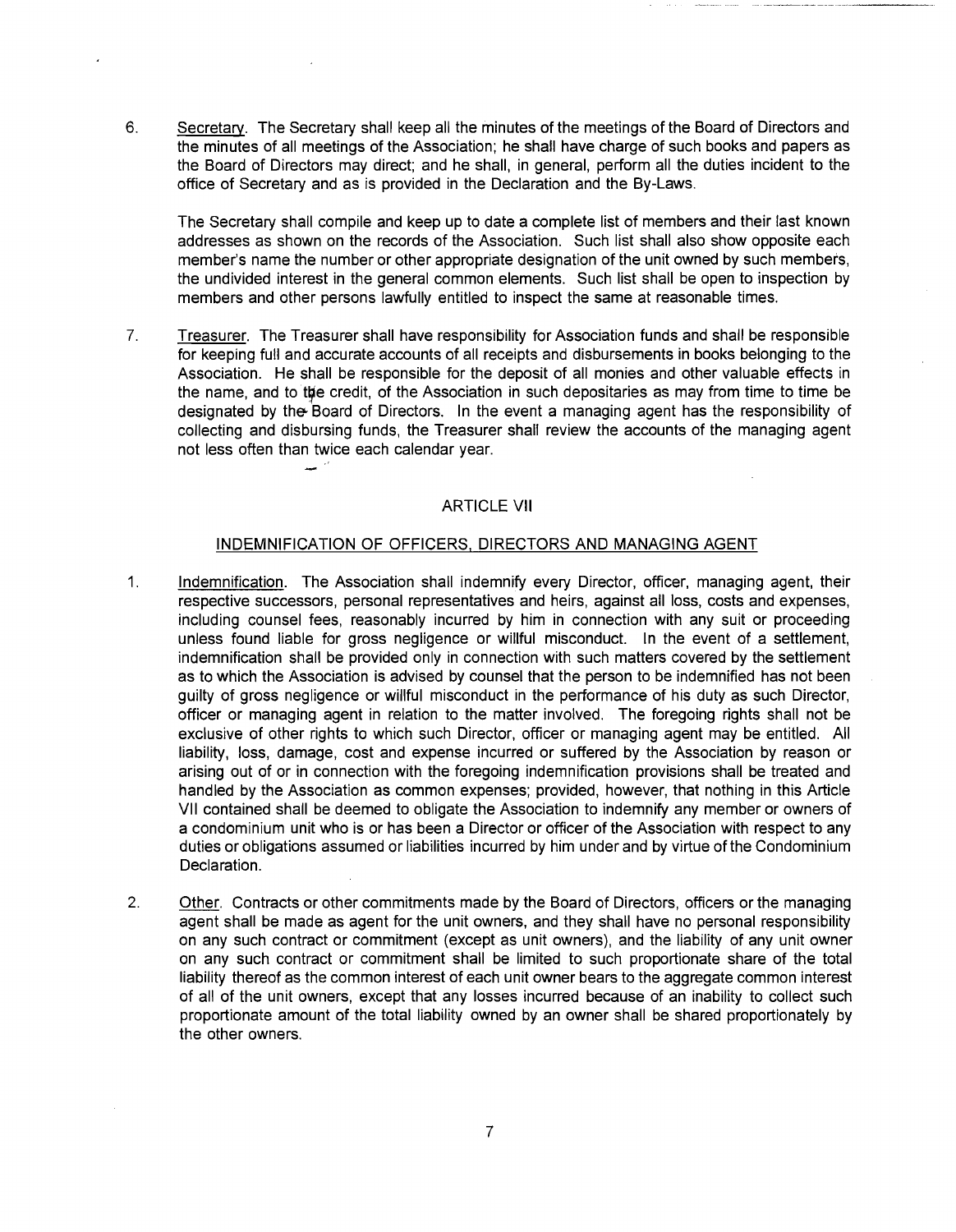### ARTICLE VIII

# EVIDENCE OF OWNERSHIP, REGISTRATION OF MAILING ADDRESS AND DESIGNATION OF VOTING REPRESENTATIVE

- 1. Proof of Ownership. Except for those owners who initially purchase a condominium unit from declarant, any person on becoming an owner of a condominium unit shall furnish to the managing agent or Board of Directors a machine or a.certified copy of the recorded instrument vesting that person with an interest or ownership in the condominium unit, which copy shall remain in the files of the Association.
- 2. Registration of Mailing Address. The owners or several owners of an individual condominium unit shall have one and the same registered mailing address to be used by the Association for mailing of monthly statements, notices, demands and all other communications. Such registered address shall be the only mailing address of a person or persons, firm, corporation, partnership, association or other legal entity or any compination thereof to be used by the Association. Such registered address of a condominium unit owner or owners shall be furnished by such owners to the managing agent or Board of Directors within fifteen (15) days after transfer of title, or after a change of address, and such registration shall be in written form and signed by all of the owners of the condominium unit or by such persons as are authorized by law to represent the interest of (all of) the owners thereof.
- 3. Designation of Voting Representation Proxy. If a condominium unit is owned by one person, his right to vote shall be established by the record title thereto. If title to a condominium unit is held by more than one person or by a firm, corporation, partnership, association, or other legal entity, or any combination thereof, such owners shall execute a proxy appointing and authorizing one person or alternate persons to attend all annual and special meetings of members and there at to cast whatever vote the owner himself might cast if he were personally present. Such proxy shall be effective and remain in force unless voluntarily revoked, amended, or sooner terminated by operation of law; provided, however, that within thirty (30) days after such revocation, amendment or termination, the owners shall reappoint and authorize one person or alternate persons to attend all annual and special meetings as provided by this Paragraph 3.
- 4. Delinquency. No owner shall have the right to vote in person or by proxy at an annual or special meeting of the members of the Association who is delinquent in the payment of an assessment made against him.
- 5. Good Standing to Vote. The requirements herein contained in this Article IX shall be first met before an owner of a condominium unit shall be deemed in good standing and entitled to vote at any annual or special meeting of members.

### ARTICLE X

#### OBLIGATIONS OF THE OWNERS

1. Assessments. All owners shall be obligated to pay the monthly or quarterly assessments imposed by the Association to meet the common expenses. The assessments shall be made pro rata according to percentage or fractional interest and to the general common elements and shall be done in advance.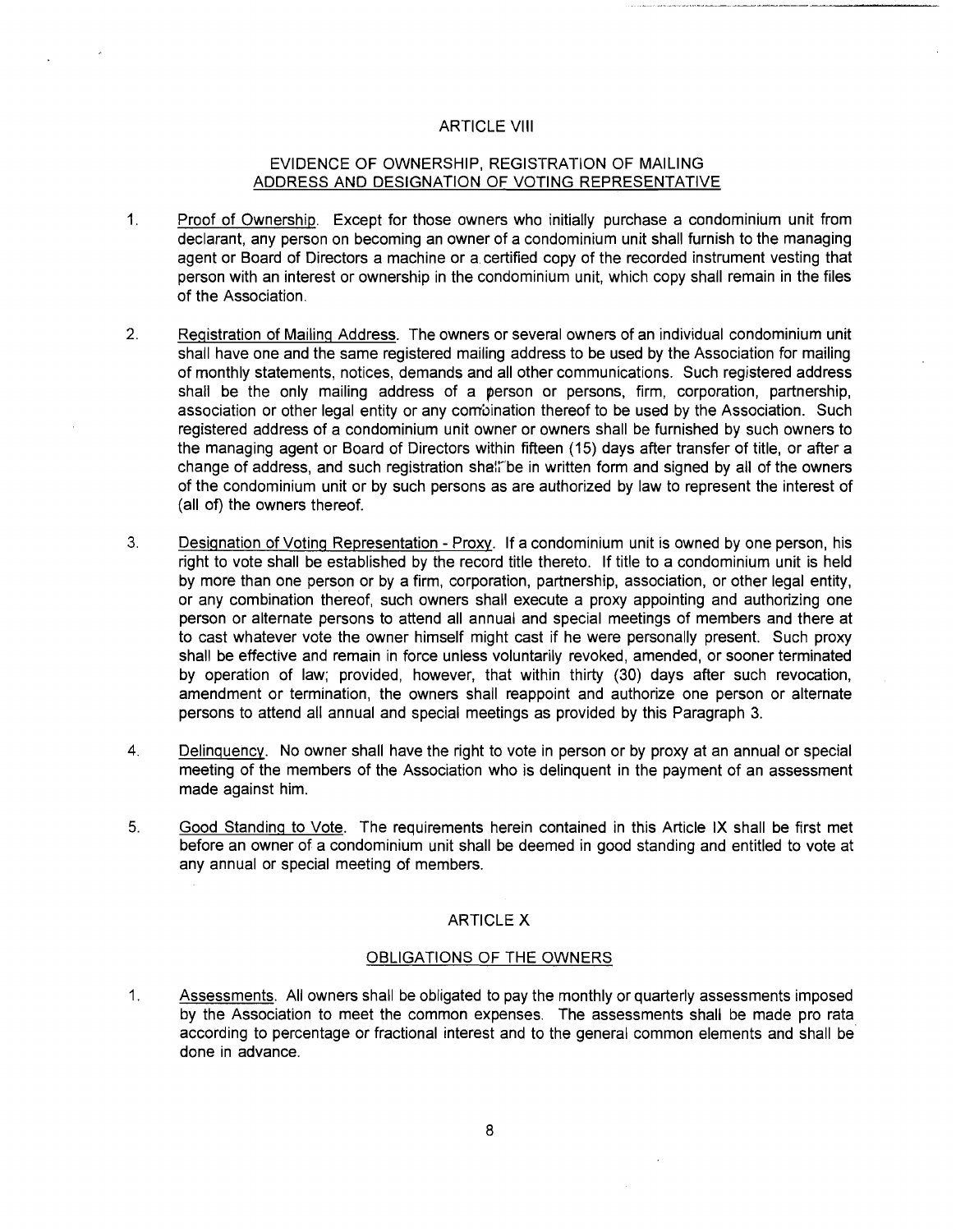2. Notice of Lien or Suit. An owner shall give notice to the Association of every lien or encumbrance upon his condominium unit, other than for taxes and special assessments, and notice of every suit or other proceeding which may affect the title to his condominium unit, and such notice shall be given in writing within five (5) days after the owner has knowledge thereof.

### 3. Maintenance and Repair.

- (a) Every owner must perform promptly, at his own expense, all maintenance and repair work within his own unit which, if omitted, would affect the appearance of or the aesthetic integrity of part or all of the condominium project.
- (b) All the repairs of internal installations of the unit such as water, light, gas, power, sewage, telephone, sanitary installations, doors, windows, electrical fixtures and all other accessories, equipment and fixtures shall be at the owner's expenses.
- i (c) An owner shall be obligated to reimburse the Association promptly upon receipt of its statement for any expenditures incurred by it in repairing or replacing any general or limited common element damages by his negligence or by the negligence of his tenants or agents or guests. .
- 4. General.
	- (a) Each owner shall comply strictly with the provisions of the recorded Condominium Declaration and these By-Laws and amendments thereto.
	- (b) Each owner shall always endeavor to observe and promote the cooperative purposes for the accomplishment of which this condominium project was built.
- 5. Use of General Common Elements and Limited Common Elements. Each owner may use the general common elements, the limited common elements, sidewalks, pathways, roads and streets and other common elements located within the entire condominium project in accordance with the purpose for which they were intended without hindering or encroaching upon the lawful rights of the other owners, and subject to the rules and requlations contained in these By-Laws and established by the Board of Directors as herein provided.
- 6. Right of Entry.
	- (a) An owner shall and does grant the right of entry to the managing agent or to any other person authorized by the Board of Directors in case of any emergency originating in or threatening his unit, whether the owner is present at any time or not.
	- (b) An owner shall permit other owners, or their representatives, to enter his unit for the purpose of performing installations, alterations, or repairs to the mechanical, electrical, or utility services which, if not performed, would affect the use of other unit(s); provided that requests for entry are made in advance and that such entry is at a time convenient to the owner. In case of emergency, such right of entry shall be immediate.
- 7. Rules and Regulations. The Board of Directors reserves the power to establish, make and enforce compliance with such rules as may be necessary for the operation, use and occupancy of this condominium project with the right to amend same from time to time. Copies of such rules and requlations shall be furnished to each unit owner prior to the date when the sale shall become effective.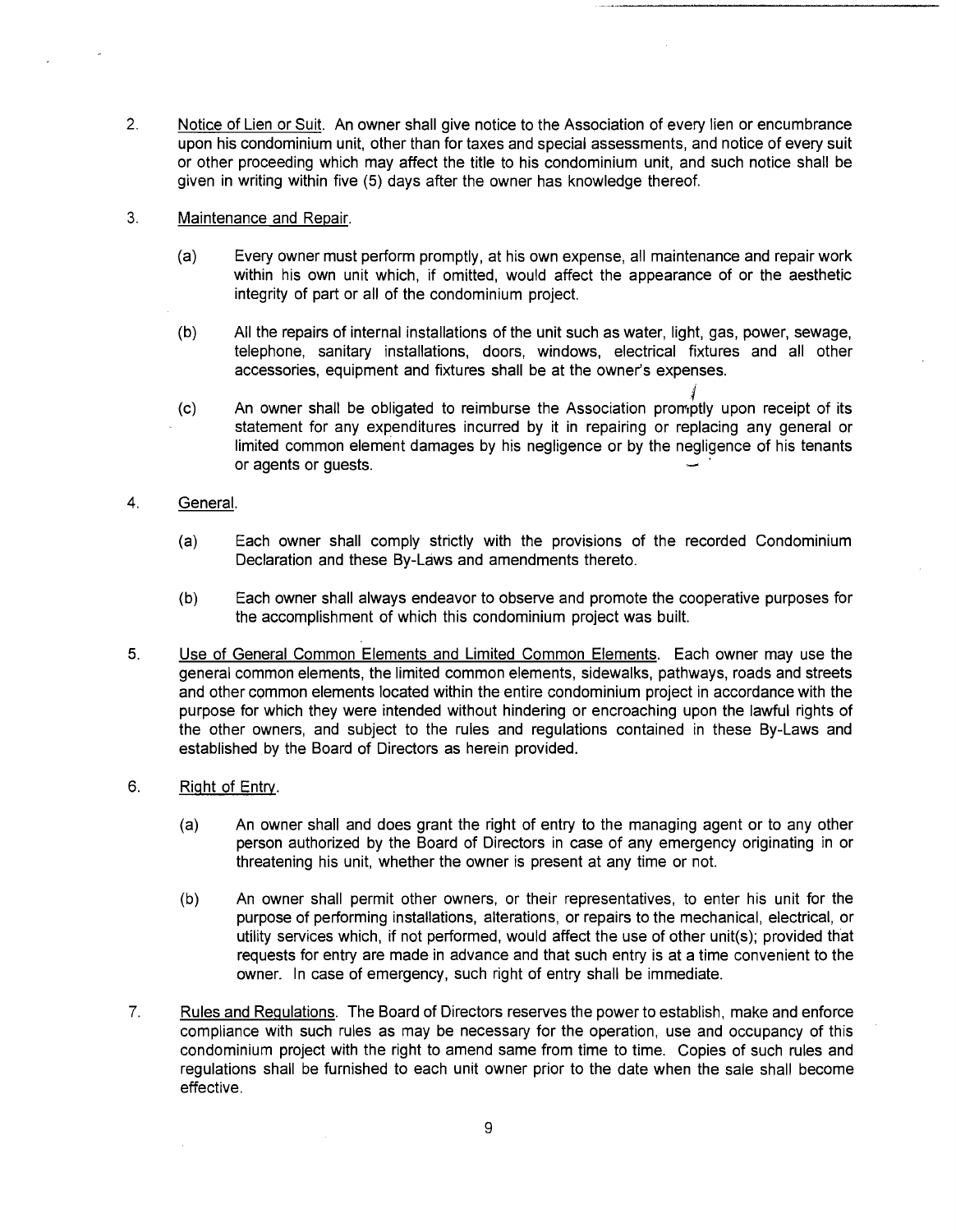8. Destruction and Obsolescence. Each owner, upon becoming an owner of a condominium unit, thereby grants his power of attorney in favor of the Association, irrevocably appointing the Association his attorney-in-fact to deal with the owner's condominium unit upon its damage, destruction or obsolescence, all as is provided in the Condominium Declaration.

# ARTICLE XI

#### ASSOCIATION - NOT FOR PROFIT

This Association is not organized for profit. No member, member of the Board of Directors, officer or person from whom the Association may receive any property or funds shall receive or shall be lawfully entitled to receive any pecuniary profit from the operation thereof, and in no event shall any part of the funds or assets of the Association be paid as salary or compensation to, or distributed to, or inure to the benefit of any member of the Board of Directors, officer or member; provided, however, always: 1) that reasonable compensation may be paid to any member, Director or officer while acting as an agent or employee of the Association for services rendered in effecting one or more of the purposes of the Association; and 2) that any member, Director or officer may, from time to time, be reimbursed for his actual and reasonable expenses incurred in connection with the administration of the affairs of the Association.

#### ARTICLE XII

#### INSPECTION OF RECORDS; STATEMENT OF ACCOUNT

- 1. Inspection of Records. The Board of Directors or managing agent, as the case may be, shall keep detailed accurate records of the receipts and expenditures affecting the general and limited common elements. Such records authorizing the payments shall be available for examination by the unit owners at convenient weekday business hours.
- 2. Statement of Account. Upon the payment of a reasonable fee as determined from time to time by the Association and upon written request of any owner or any person with any right, title or interest in a condominium unit or intending to acquire any right, title or interest in a condominium unit, the Board of Directors or managing agent shall furnish a written statement of account setting forth the amount of any assessments, charges, fines or penalties, if any, due or accrued and then unpaid with respect to a condominium unit and the amount of the assessment for the current fiscal period of the Association payable with respect to the condominium unit, which statement shall, with respect to the party to whom it is issued, be conclusive against the Association and all parties, for all purposes, that no greater or other amounts were then due or accrued and unpaid.

### ARTICLE XIII

#### RESTRICTIONS ON SALE

Each condominium unit shall be subject on sale or leasing thereof to any and all restrictions imposed by the Aspen/Pitkin County Housing Authority and contained in a resale/rental agreement (running to the benefit of the Authority) or any other document of record with the Pitkin County Clerk and Recorder.